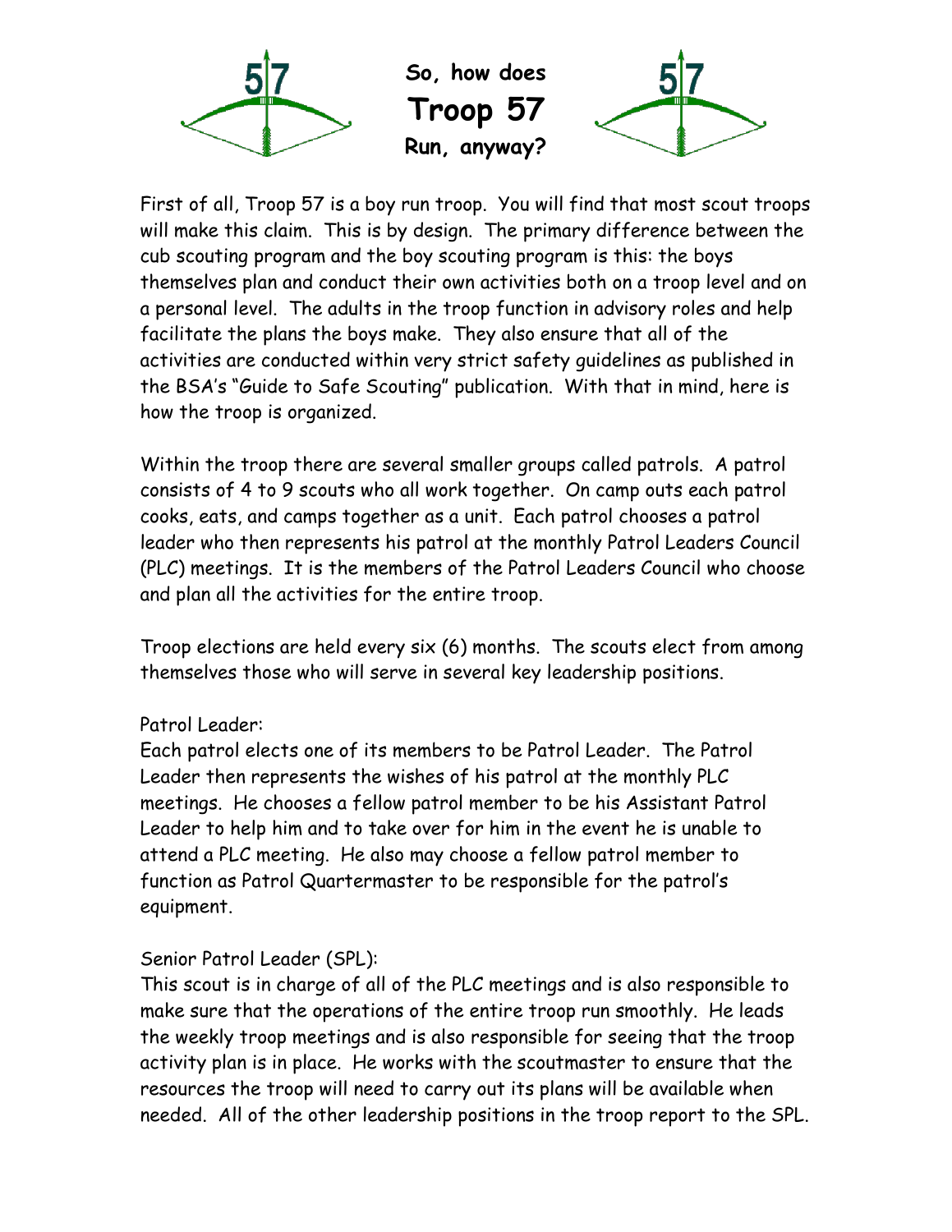#### Assistant Senior Patrol Leader (ASPL):

After elections, the new SPL chooses one or more assistants to help him in his responsibilities. On camp outs this leadership cadre of scouts is responsible for making sure that the rest of the troop is successful,<br>especially the less experienced scouts. It is assumed that on camp outs that the SPL and his ASPL's will be spending most of their time assisting the rest of the troop and making sure that the planned activities occur and will not have time to also cook for themselves. For this reason the SPL and ASPL's are permitted to eat with the adults.

#### Quartermasters:

The scouts elected to this position are responsible for the troop's equipment. Prior to each camp out, the Quartermaster will work with each patrol to make sure that they have sufficient camping and cooking equipment and that it is all in good working order. During each camp out the Quartermaster oversees the loading of the troop trailer and makes sure that all of the necessary troop gear not in direct control of one of the patrols is in working order and is loaded on the trailer. They also record problems that are encountered with any equipment and report them to the adult advisor. After a camp out, they are responsible for making sure that all equipment has been properly cleaned and stored in the troop room.

#### Scribe:

The scout elected to this position keeps all the records during a troop activity. He collects the transportation fees from each scout and disburses them to the driving adults. He records activity attendance and reports it to the appropriate adult advisor. He also records the actions of the monthly PLC meetings.

#### Historian:

The scout elected to this position records the activities of the troop. He photographs troop camp outs and other outings. He also records information about the various campsites so that it can be used in the future.

#### Librarian:

The scout elected to be Librarian is responsible for keeping the various merit badge booklets organized and ready for use. He checks out materials to other members of the troop and ensures their return.

#### Bugler:

The scout elected Bugler is responsible for helping the troop get their day started on camp outs.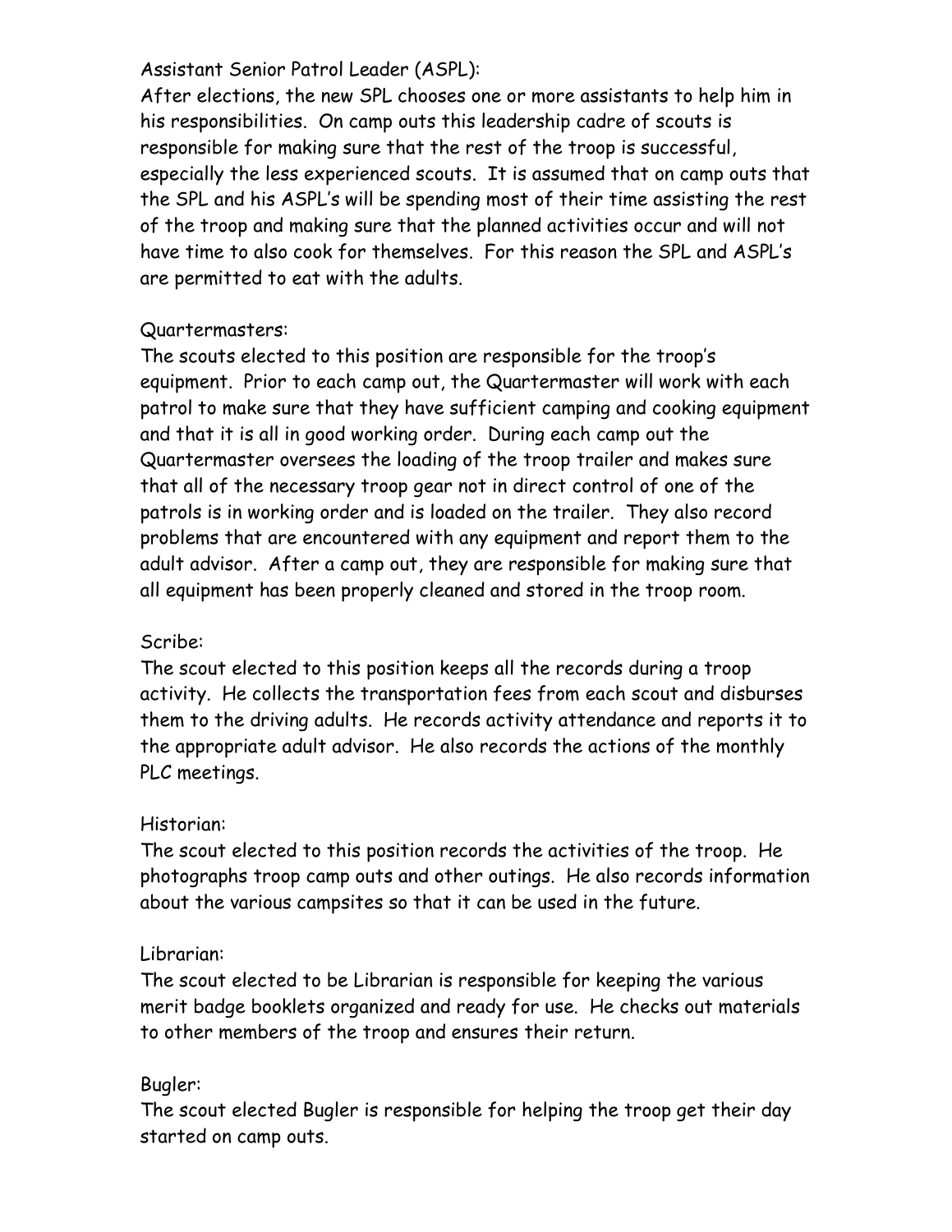#### Troop Guide:

When there are patrols consisting solely of younger inexperienced scouts in the troop, the scoutmaster will appoint one or more Troop Guides to work with them. A Troop Guide is an experienced and capable scout who works very closely with the new patrol. He camps with them, cooks with them, and helps them learn to be self-sufficient. He functions in the role of patrol leader for the new patrol until one or more of its members gains enough experience to take over.

#### Instructor:

The scoutmaster also appoints scouts to function as Instructors. These scouts help teach specific scouting skills in the "Trail to First Class" program with the guidance of an assistant scoutmaster. They also assist others on camp outs and work closely with the various Troop Guides when needed.

#### Adults:

At the adult level is the troop committee. These adults are responsible for the financial needs of the troop and also set general policy regarding troop operation as it pertains to safety and harmony with the aims of scouting. The troop committee meets monthly and all parents are invited to attend.

#### Troop Committee Chairman:

The committee chairman who conducts the monthly meetings heads the troop committee. All other members of the committee report to the committee chairman. They are responsible for the selection of the scoutmaster and in securing the participation of other adults in various roles.

#### Advancement Chairman:

This adult maintains all of the advancement records for the troop and ensures that all rank advancement and merit badges earned by the scouts are properly reported to the council. They also organize and conduct boards of review for scouts seeking advancement to their next rank. The advancement chairman also organizes and leads the recognition of the various achievements of the scouts at Court of Honor ceremonies.

#### Treasurer:

The treasurer controls and accounts for all of the troops financial resources. They maintain records of the troop level funds and also the individual scouts accounts resulting from fund-raising activities, activity fees, and other sources.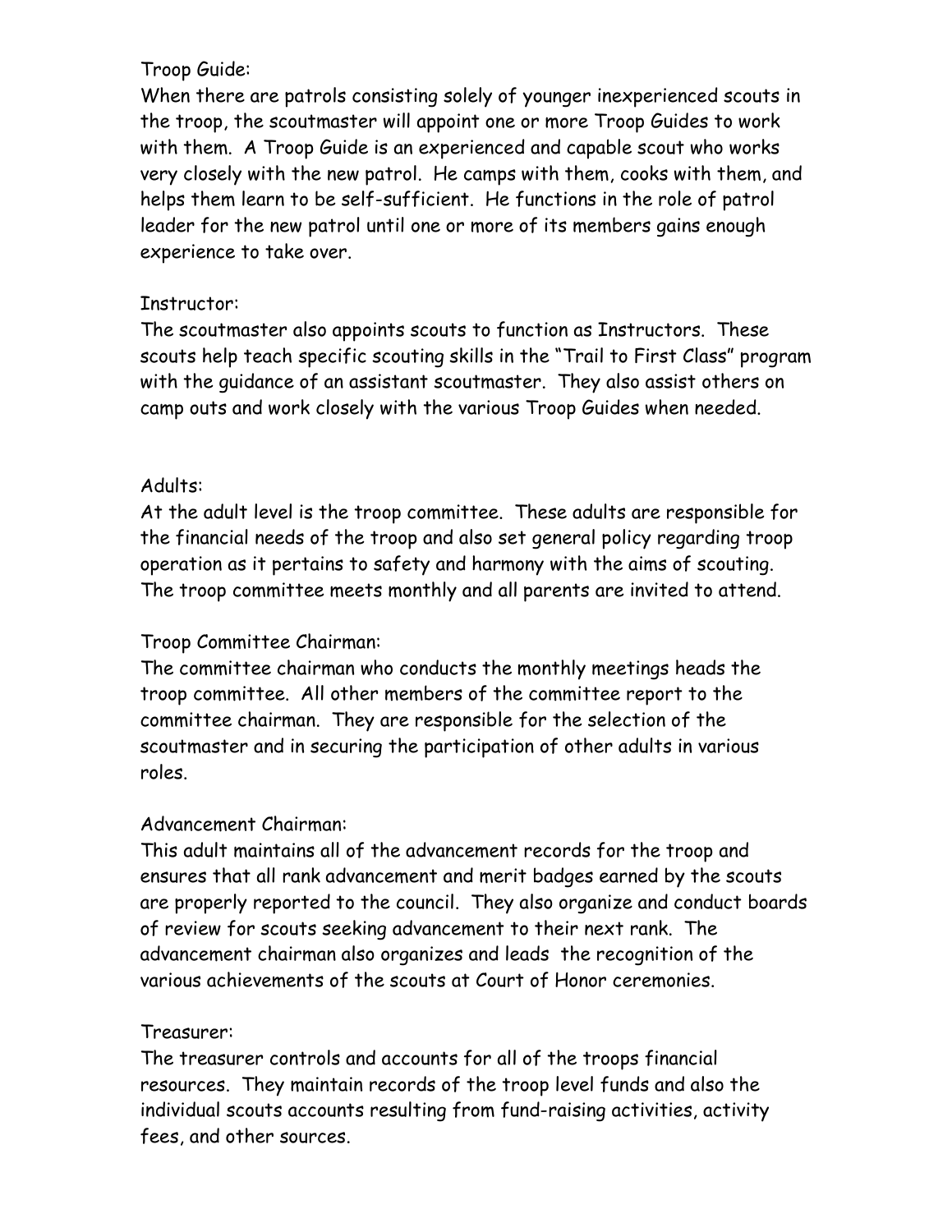#### Chartered Organization Representative:

This adult is the primary communication link between the troop and its chartering organization. They seek to ensure that the operation of the troop is consistent with the goals and values of the chartering organization to the benefit of both the troop and the organization.

#### Scoutmaster:

The scoutmaster works closely with the Senior Patrol Leader and his assistants to carry out the plans made by the PLC. He attends PLC meetings and functions in a support and advisory role. He conducts "scoutmaster conferences" with individual scouts as part of their advancement plan. He helps acquire resources for troop meetings, troop activities, and outings. He monitors all troop operations to ensure safety. He also works closely with the troop committee to ensure that the troop has the equipment and financial resources it needs to operate. The scoutmaster's primary concerns are the well being of the scouts and providing the troop program as planned by the PLC.

#### Venture Crew Advisor:

Venturing is a relatively new program in scouting that is targeted for boys and girls who are 14 years old or have completed  $8<sup>th</sup>$  grade. Our Venture Crew, Crew 57, is a separately chartered organization that is also a part of our overall scouting program. Venture Crew 57's program centers on high adventure outdoors activities. The Venture Crew Advisor helps these boys plan and accomplish their program.

#### Assistant Scoutmaster:

Other adults who work closely with the scouts and the scoutmaster in helping the troop carry out the various facets of its program are the assistant scoutmasters. Sometimes working behind the scenes, these adults provide vital support to the troop.

### **Troop Meetings:**

Weekly troop meetings are every Tuesday night in the troop room located in the basement of the First United Methodist Church building, Avenue B & Glenbrook in Garland. Troop meetings start at 7:30 p.m. and end at 9:00 p.m. Special "Trail to First Class" sessions for new scouts are held every Tuesday at 7:00 p.m. just prior to the regular troop meeting.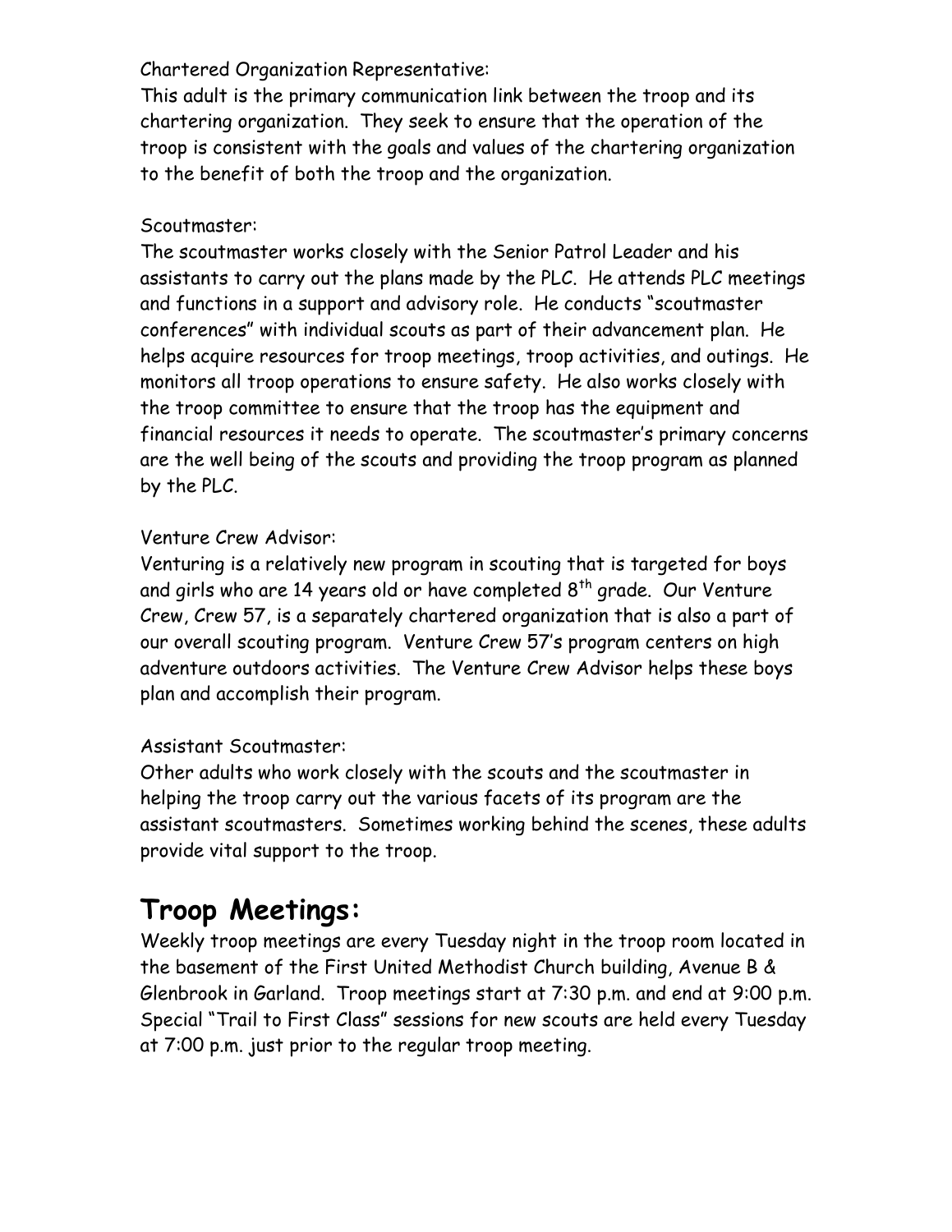### **Camp Outs:**

Troop 57 generally camps once a month, year round. Camp outs have traditionally been planned for the third (3<sup>rd</sup>) weekend of each month, but may vary from time to time as we attempt to accommodate other scheduled events. The best place to stay abreast of upcoming troop events is the troop web site at **http://www.troop57garland.org**

Once a camp out has been planned and a location selected, the patrols begin their preparation at the troop meeting prior to the camp out.

#### Meals:

Each patrol will select one of its members to function as "grub-master". The patrol then makes its menu plan for the weekend. Once the menu has been approved by the SPL, the patrol "grubmaster" collects money for food from each of the patrol members. The amount of money collected is at the discretion of each patrol, but is \$10.00 per person. The grub-master's responsibility then is to purchase the food and to bring it to the departure point for the camp out. Sometimes more than one scout will work together to accomplish this task for their patrol. During the camp out, the patrol members will share the cooking and kitchen-patrol jobs according to their own duty roster.

#### Transportation:

Unless other arrangements have been made, transportation to and from camp outs is provided by troop adults in private vehicles. The troop owns a covered trailer in which all of the troop gear is transported. Each is responsible for paying a transportation fee to the troop scribe who will distribute a portion of it to the adults who drive.

#### Camping:

Each patrol camps together as a unit. Local conditions permitting, patrol campfires are allowed provided that the patrol observes all of the fire safety rules. The troop provides tents, cooking equipment, lanterns, and other miscellaneous gear. Each patrol is responsible for taking care of this gear, keeping it clean, and reporting any problems to the troop Quartermaster. The cost of repairing and/or replacing Troop owned gear that is lost or damaged through obvious negligence or abuse is the responsibility of the patrol. Scouts are expected to provide their own personal gear, clothing, and sleeping gear.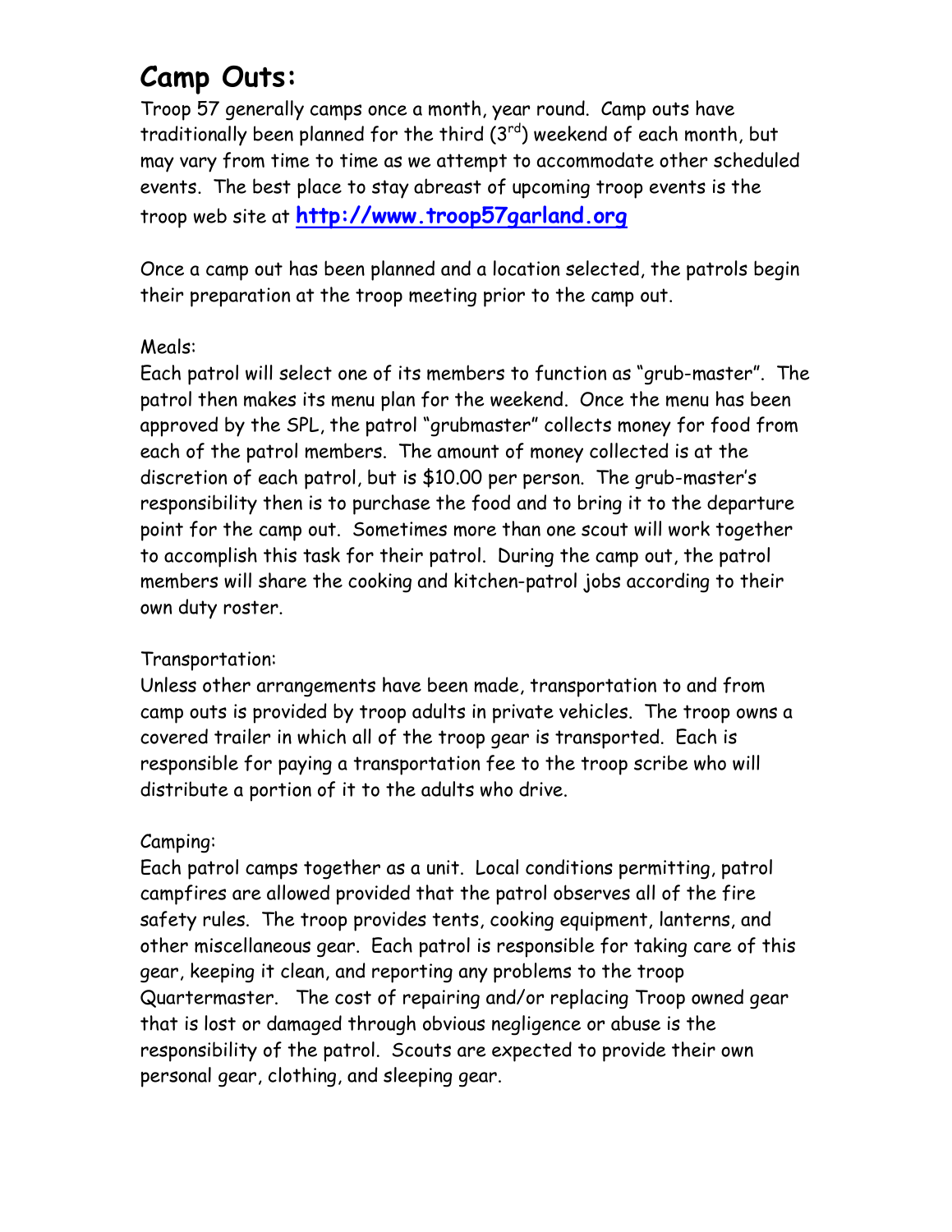Other fees:

Occasionally there will be other fees associated with a camp out. These might include registration fees for district events, tuition for summer camp,<br>or usage fees for some camping locations. These fees will generally be expected from the scouts. Note that each scout has a personal account into which he can deposit funds either directly or through participation in the various troop fund raising events. All scouts have the option of paying any scouting related fees from the funds in their individual scout accounts.

# **Uniforms:**

All members of Troop 57 are expected to wear the full field uniform. The uniform consists of a scout shirt with all insignia, scout belt, scout pants or scout shorts, scout socks, and scout neckerchief. When a new member of Troop 57 attends his first meeting in full field uniform, he will be presented with his own official Troop 57 neckerchief. Hats and caps are optional, but if worn any insignia must be scouting related. Full field uniform (including neckerchief) is required at the following events:

| Troop meetings                       | Courts of Honor                             |
|--------------------------------------|---------------------------------------------|
| Boards of review                     | Traveling to and from outings and camp outs |
| All flag ceremonies                  | Breakfast and Supper at Summer Camp         |
| Any other time as deemed appropriate |                                             |

We also sell troop insignia t-shirts to be worn during some activities. This is our activity uniform.

The troop maintains a clothing rack of "experienced" uniform items in the troop room. Scouts are free to use items from this rack as needed. Any items outgrown or no longer needed are solicited for donation to the rack.

# **Fees:**

Activity and registration fees are currently \$75.00 per year per scout and \$15 per year for registered adult leaders. Scouts who have money in their troop accounts from fund raising events or other activities may use that money for this purpose.

## **Medical Forms and Permission Slips:**

To participate in Troop 57 outings and camp outs, a scout must have a currently valid medical form and an outing permission slip on file in the troop office. Blank forms are available on the troop web site on the useful "Resources" page at http://www.troop57garland.org/info/index.asp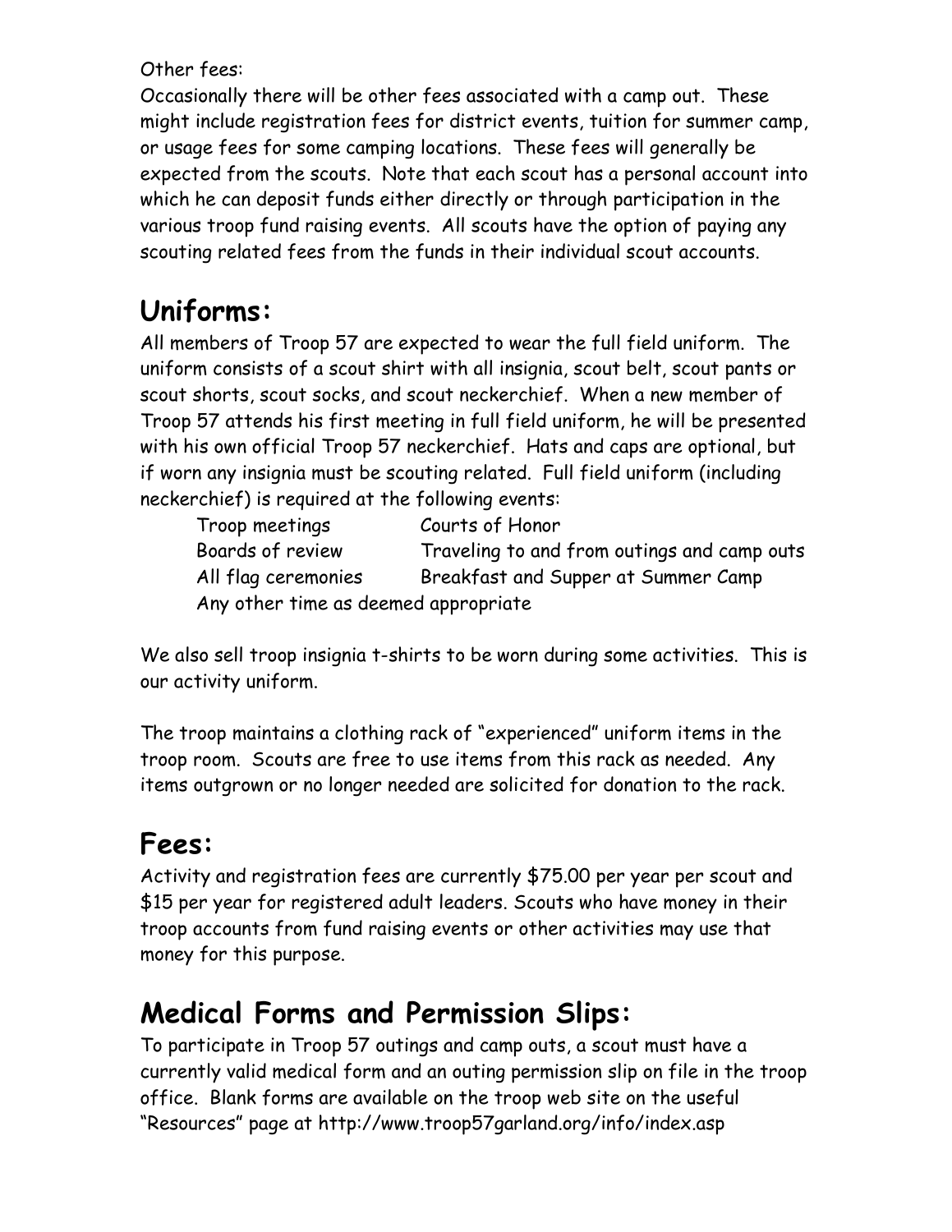### Contact Information:

Troop Web Site: **http://www.troop57garland.org** Troop Email List: http://groups.yahoo.com/group/troop57garland/ (Sign up for this list on our page at **http://www.troop57garland.org)**

First United Methodist Church – Garland 801 West Avenue B Garland, Texas 75040 972-272-3471

Scoutmaster:

Mr. Kevin Harrison 2726 Covington Dr. Garland, Texas 75040 Home: (972) 414-4584 Cell: (972) 523-5974 Office: (214) 891-2904 Email: **sm@troop57garland.org**

Venture Crew Advisor

Mr. Robert Garrett 2725 Cedar Brook Drive Garland, TX 75040 Home: (972) 496-35**57** Cell: (972) 816-4763 Office: (972) 584-5070 Email: **venture@troop57garland.org**

Committee Chairman:

Mr. Tom Cooper 7105 Tartan Trail Garland, TX 75044 Home: (972) 530-2560 Cell: (214) 212-0530 Office: (972) 276-1167 Email: **committee@troop57garland.org**

Charter Organization Rep:

Mr. Jerry Serman (972) 414 2113 Email: **charter@troop57garland.org**